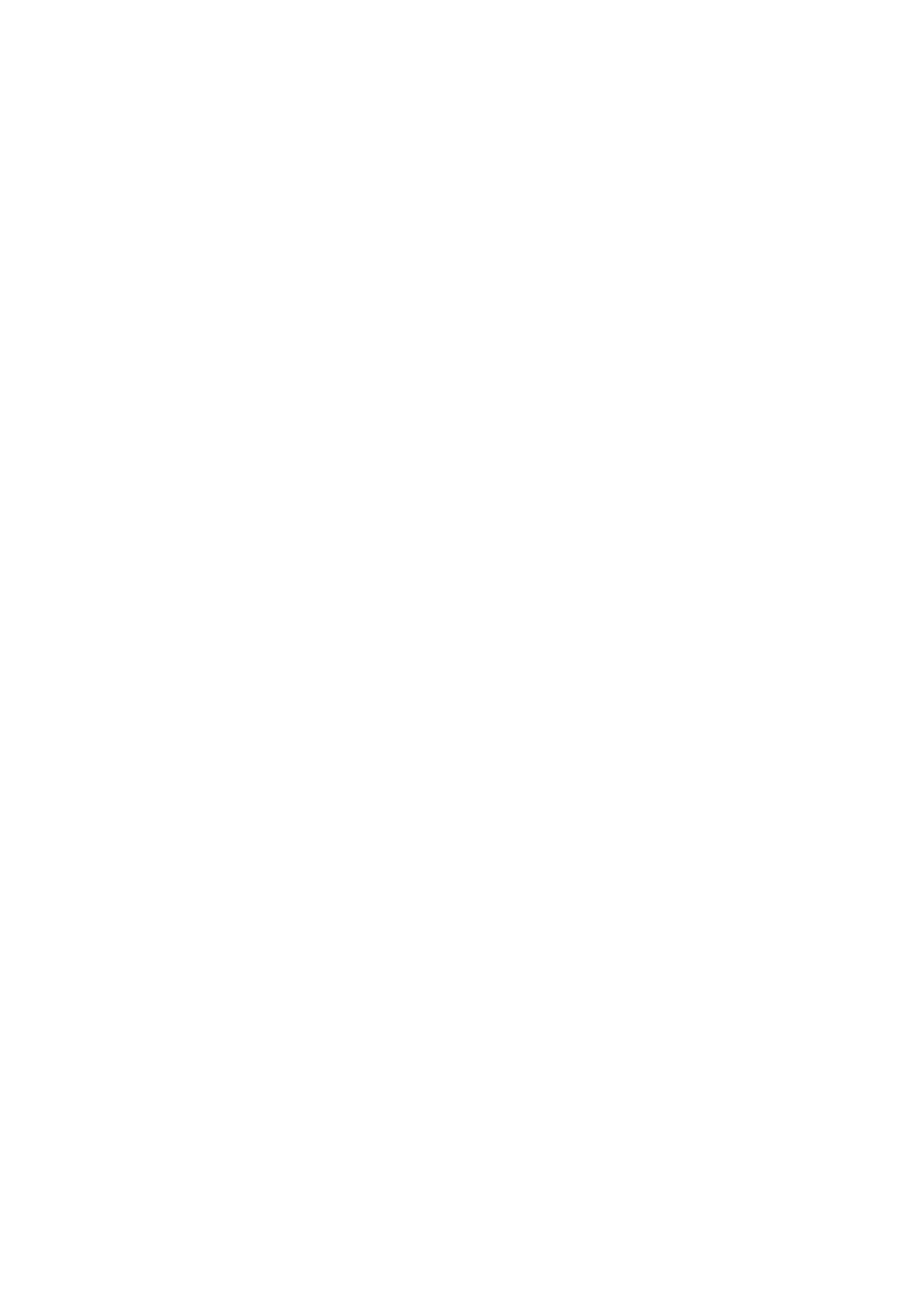# Guidelines on Safeguarding Good Scientific Practice and Preventing Scientific Misconduct at the German Development Institute / Deutsches Institut für Entwicklungspolitik (DIE)

## FOREWORD

Guided by the recommendations presented by the Deutsche Forschungsgemeinschaft / German Research Foundation (DFG), the German Development Institute / Deutsches Institut für Entwicklungspolitik (DIE) has adopted a set of "Guidelines on Safeguarding Good Scientific Practice and Preventing Scientific Misconduct".

The paramount concern of the "Guidelines" is to heighten and to sustain the consciousness of the basic principles of good scientific practice and to convey them, at an early point of time, and to consistently recall them to scientists and young scholars as the self-evident constituent conditions of scientific work. The "Guidelines" are also intended to emphasise that the DIE cannot accept scientific misconduct, because any tolerance of it would undercut public confidence in science and scholarship and destroy the mutual trust of scientists and scholars.

## § 1

## Good scientific practice

- (1) Scientific work rests on basic principles valid everywhere and in all scientific disciplines. The paramount principle is honesty towards oneself and towards others. Honesty is at the same time an ethical norm and the basis of the rules of good professional conduct, the details of which differ by discipline; that is, it is the basis of good scientific practice.
- (2) Examples of good scientific practice would include in particular:
	- qeneral principles of scientific work, in particular
		- o working with reasonable diligence,
		- o carefully documenting results,
		- o consistently questioning one's own findings,
		- o practising strict honesty with regard to the contributions of partners, competitors, and predecessors;
	- − cooperation and leadership responsibility in working groups,
	- mentorship for young scientists and scholars,
	- securing and storing primary data,
	- − a regard for scientific publications as the primary medium through which scientists give an account of their work,
	- − respect of intellectual property rights,
	- − compliance with ethical standards in carrying out surveys.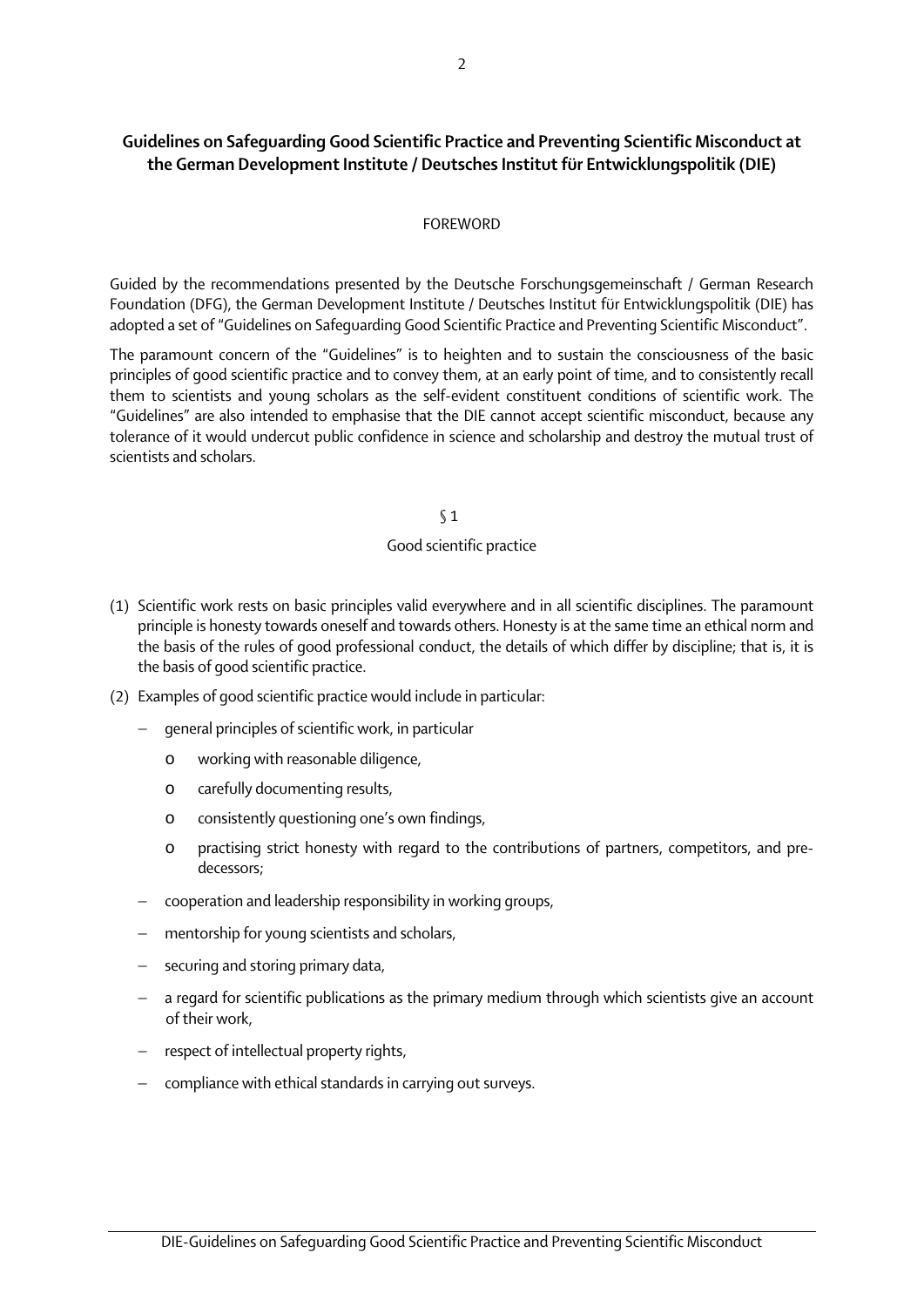(3) Good scientific practice cannot be achieved at the DIE without the active cooperation of all its staff members. The duty to respect and convey the key rules needed for the purpose lies with the DIE's individual scientists and scholars, and in particular with those active as project heads, heads of working groups, advisers, or in any other senior or supervisory functions. The DIE's departments are responsible for carrying out the duties assigned to them in supporting and mentoring young scientists and scholars and in organising day-to-day scientific activities.

## § 2

## Scientific misconduct

- (1) Scientific misconduct is regarded as the occurrence, in a scientific context, of grossly negligent violations of ethical norms, conscious misrepresentations, or infringements of the intellectual property rights of others or any other conscious impairment of their research activities. Determinations of such misconduct will be made on a strictly case-by-case basis.
- (2) Scientific misconduct may be seen as given in particular in cases involving
	- 1. misrepresentations based on
	- − fabrication of data;
	- − falsification of data and sources through e.g.
		- o suppression of relevant sources, evidence, or texts,
		- o manipulation of sources, (re)presentations, or figures,
		- o selection and suppression of undesired findings without disclosure;
	- − misrepresentations in a letter of application or an application for support (including misrepresentations on publication organs and publications in press);
	- − misrepresentations to selection committees or expert commissions of the scientific performance of applicants;
	- 2. infringements of intellectual property rights as regards a protected work created by another person or important scientific findings, hypotheses, theories or tenets, or research methods stemming from other persons through
		- o unauthorised use involving arrogation of authorship (plagiarism),
		- o exploitation of research methods and ideas of others, in particular in connection with an activity as a reviewer (wrongful appropriation of ideas),
		- o arrogation of authorship or co-authorship without having provided a scientific contribution of one's own,
		- o falsification of content,
		- o unauthorised publication or unauthorised provision of access to third parties as long as the work, findings, hypotheses, theoretical content, or research method in question has not been published,
		- o claims to co-authorship of another person without that person's consent;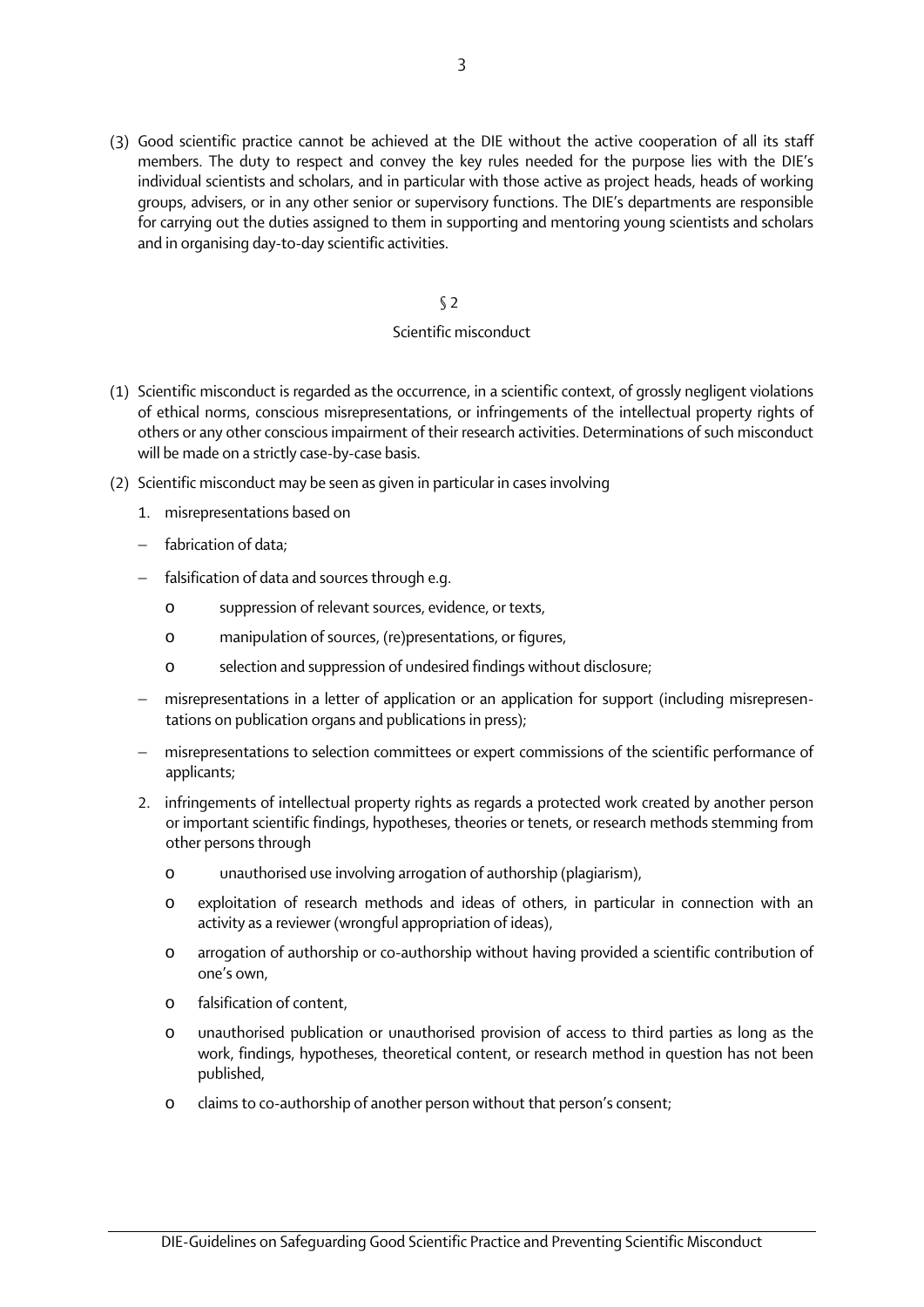- 3. impairment of the research activity of others through
	- sabotage of the research activity of others, e.g. through
		- o malicious misplacement or theft of books, archival materials, manuscripts, or datasets,
		- o deliberately rendering unusable scientifically relevant data carriers,
	- − elimination of primary data to the extent that this constitutes a violation of legal provisions or the principles of scientific work acknowledged in the discipline in question,
	- − unauthorised destruction or passing on to others of research material.
- (3) Co-responsibility for misconduct may result, inter alia, from active involvement in the misconduct of others, shared knowledge of falsifications by others, co-authorship of publications containing falsifications, and gross violation of supervisory duties.

## § 3

## Prevention of scientific misconduct

In order to safeguard good scientific practice and to prevent scientific misconduct in research, the following rules will be observed at the DIE:

- 1. The principles of scientific work and good scientific practice will be imparted to all staff members. This will include due emphasis of the special significance of honesty and responsibility in science and of the possibility of scientific misconduct with a view to appropriately sensitising the staff members.
- 2. Collaboration in working groups will be conducted in such a way as to ensure that the findings reached in specialised work-sharing can be reciprocally communicated, subjected to critical discourse, and integrated into a joint knowledge base.
- 3. Measures will be undertaken to ensure that the DIE's young scientists and scholars receive appropriate support and mentoring.
- 4. The performance and evaluation criteria applied for promotion, hiring, and allocation of resources will be guided by the principle that quality and originality always have precedence over quantity.
- 5. The primary data on which publications are based will be stored for ten years, on durable and secured data carriers, in the institution in which they were produced.
- 6. The principle of strict honesty will be observed with regard to contributions of partners, competitors, and predecessors. Only those who have contributed in essential ways to the research on which a publication is based may be designated as its co-authors.

## § 4

## **Ombudspersons**

(1) The DIE's plenary spokespersons will function as ombudspersons. For their fellow staff members, these are confidential persons and contact partners, they are authorised to receive allegations and information bearing on scientific misconduct, and they are available as contact persons to all staff members when it comes to questions of good scientific practice.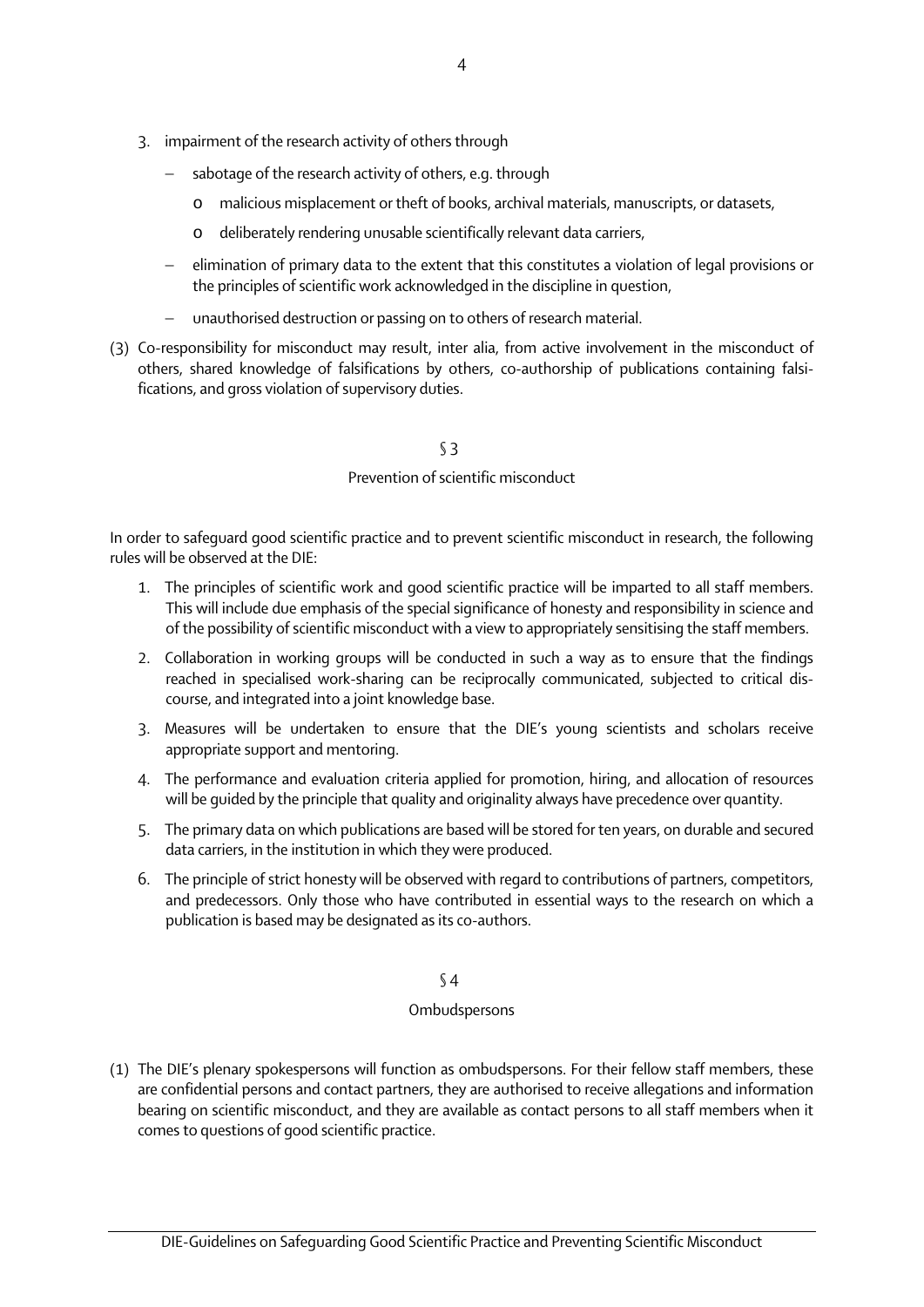(2) The ombudspersons will subject information provided to them to a summary examination of its truth content and its significance, investigate possible motives, and consider possible ways to settle such allegations.

## § 5

#### Committee

(1) If the plenary spokespersons are, in individual cases and in compliance with the rules set out above, unable to bring about an amicable settlement of an allegation or a complaint, or if, in their opinion, there is reason to suspect a serious violation of the rules of good scientific practice, they will inform the Institute's executive management and will ask to furnish a board of inquiry which should clear up whether scientific misconduct is in play. The board of inquiry consists of a Department Head of one department and two other researchers, who may not belong to the same department, in which the incident occurred.

## § 4

## Procedures in cases of scientific misconduct

- (1) The general procedural principles will include in particular
	- o that those against whom allegations have been raised will, in every phase of the proceedings, have the opportunity to give evidence bearing on the allegations raised against them;
	- o that both an investigator and the accused party will have the right to challenge the investigator's impartiality;
	- o that information on the persons involved in such proceedings and the evidence presented will be kept strictly confidential until proof of culpable misconduct has been established;
	- o that the events and procedures of individual segments of the overall proceedings will be duly recorded in written form.
- (2) The investigation committee is authorised to obtain the information and evidence it needs to clarify the case in question and, on a case-by-case basis, to call on expert witnesses from the discipline concerned. Freely assessing the evidence presented, the investigation committee will examine whether it is faced with a case of scientific misconduct.
- (3) Suspicious circumstances reported to the ombudspersons by an informant may be presented in the context of the investigation, without having to reveal the informant's identity, unless the informant consented to its disclosure. The accused person will be informed without delay of possibly incriminating facts and evidence. Both the accused person and the informant will be given appropriate opportunity to give evidence on their own behalf; on request, they will be given an oral hearing. Both the accused person and the informant will have the right to designate a person of their confidence as their counsel.
- (4) If the informant's identity is unknown to the accused person, it must be revealed if the accused person would otherwise be unable to defend him- or herself appropriately, in particular because the informant's credibility is an essential element involved in establishing misconduct. In exceptional cases, the informant's identity will not be required to be revealed if the facts and circumstances of the case and the body of evidence speak clearly for themselves.